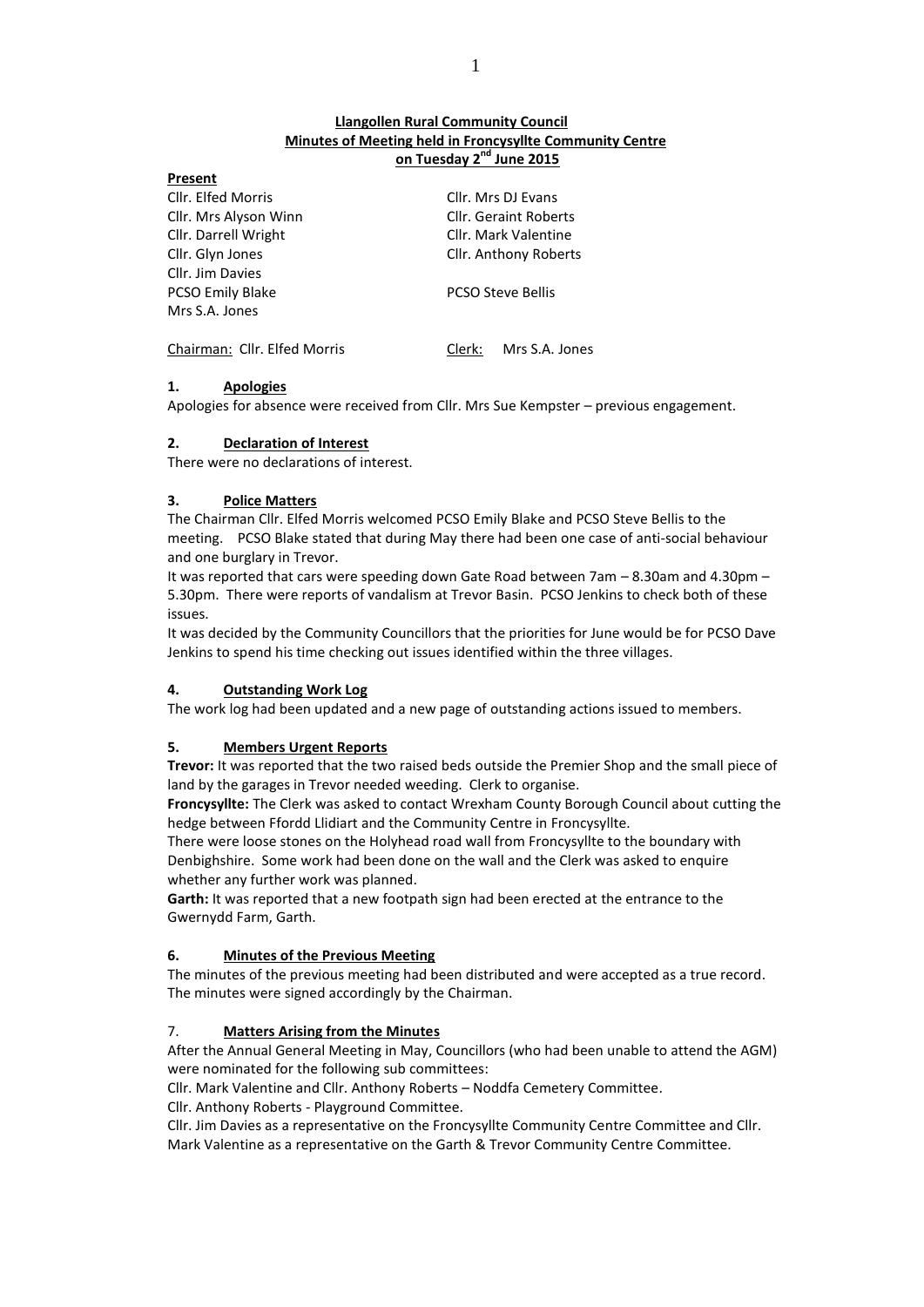It was reported last month that Open Reach had left a length of loose cable by a new post installation on Station Road and that this was a trip hazard as it extends onto the footway. This has now been attended to.

# **8. Planning**

## **Planning Applications:**

Replacement of flat roof with pitched roof and use of existing flat roof as a patio area for public house.

#### **Aussie Rooster, Llangollen Road, Trevor P/2015/0262**

There were no objections.

## **Certificates of Decision received during May:**

Appeal to the Welsh Office – Land fronting Gate Road, Froncysyllte – Dismissed

## **9. Correspondence**

**E mail's:**

Karen Whitey Lang Wrexham County Borough Council – parking at Trevor Basin. Cllr. Pat Jeffares – parking area at Pen Y Bont Bungalows, Trevor. Steve Edwards – Cadbury Community Day  $17<sup>th</sup>$  or  $18<sup>th</sup>$  June. **Welsh Government:** Local Government (Democracy) (Wales) Act 2013. Access to Information on Community & Town Councils.

Natural Resource Management Bulletin.

#### **WCBC:**

Invitation to the Mayor's Civic visit to Church. Re-shaping programme Bulletin 1 &2.

#### **One Voice Wales:**

Protecting Community Assets Training Programme 2015.

#### **General:**

The Clwydian Range & Dee Valley Area of Outstanding Natural Beauty.

## **Receipts:**

Mr PJ Ankers, Peter Green Groundcare and Garth & Trevor Community Centre.

## **10. Leasing of Playgrounds**

Nothing to report.

## **11. Footpaths & Roadways**

It was stated that the pathway between Argoed Hall and Ty Coch needed some attention.

## **12. Projects 2015/2016**

Nothing to report.

## **13. Meetings**

During May Cllr. Mrs Sue Kempster had attended a course – Play away. Cllr. Darrell Wright had attended a meeting of all Community Councils based within the Wrexham County Borough. At the meeting Cllr. Wright brought up the parking issues in Trevor & Fron.

## **14. Noddfa Cemetery Report**

Nothing to report.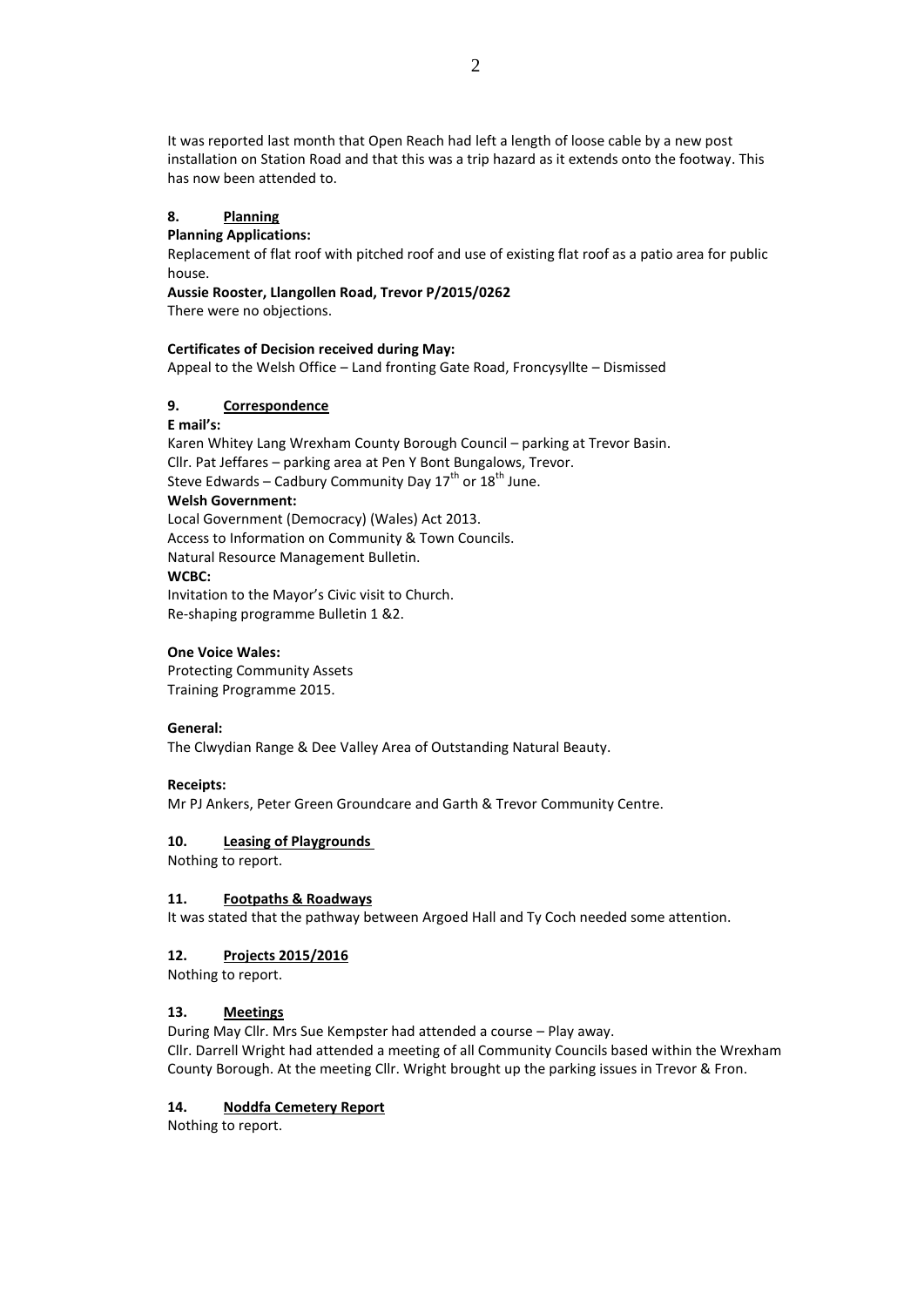# **15. Playgrounds**

A meeting of the Playground committee had been held 28<sup>th</sup> May 2015. Those attending were Councillors Elfed Morris, Mrs Alyson Winn, Geraint Roberts, Mrs Sue Kempster and Mrs SA Jones –Clerk.

An apology for absence was received from Cllr. Anthony Roberts- business.

Cllr. Mrs Sue Kempster was elected as Chairman.

The following came up for discussion:

#### **Freeholds & Leasing's**

The Clerk stated that she had received information from the Solicitor who is acting for Llangollen Rural Community Council, that he has been informed by Wrexham County Borough Council that the ownership and leases on the playgrounds where proceeding.

#### **Play Inspections**

A Play Inspection had been carried out in April but at this time no information has been received from the Company.

#### **Playground Signage**

Information received from Wrexham County Borough Council regarding the details of the company who designed the signage. Clerk to inquire as to the cost.

#### **Visit Playgrounds**

The committee then visited Garth playground , The Oaks in Trevor, Fron Community Centre, Woodlands Grove in Fron and George Avenue Trevor.

#### **16. Garth Playground**

The Community Council has agreed to donate £5,000 towards the refurbishment of the playground in Garth.

Councillors have visited Garth School where they saw a video and book about why the pupils think there should be a new playground in Garth. The Councillors reported on how impressed they were at the professionalism of the video and book by the children. The recent fundraising event for the Garth playground, a Swishing Night at the Garth & Trevor Community Centre raised £222. The next fundraising event for the playground will be on July  $4<sup>th</sup>$  when there will be 'A picnic in the Park' at the Garth playground and when the 'Grand Raffle' will be drawn.

## **17. Newsletter**

The deadline for the Autumn newsletter will be Monday  $10<sup>th</sup>$  August 2015.

## **18. Garden Competition**

The judging will take place on Tuesday  $7<sup>th</sup>$  July at 9am starting at Froncysyllte Community Centre.

#### **19. Register of Interest**

The Clerk distributed the new Register of Interest forms for the Councillors to complete.

## **20(a). Finance**

Copies of the Bank balances, payments and a list of receipts were distributed to the members and the following invoices were authorised for payment:

| Play Wales             | 101779 | 25.00             |
|------------------------|--------|-------------------|
| Mrs SA Jones           | 101780 | NJC rates         |
| Inland Revenue         | 101781 | <b>PAYE</b> rates |
| Mr PJ Ankers           | 101782 | 315.00            |
| Peter Green Groundcare | 101783 | 250.00            |
| BP & D                 | 101784 | 720.00            |